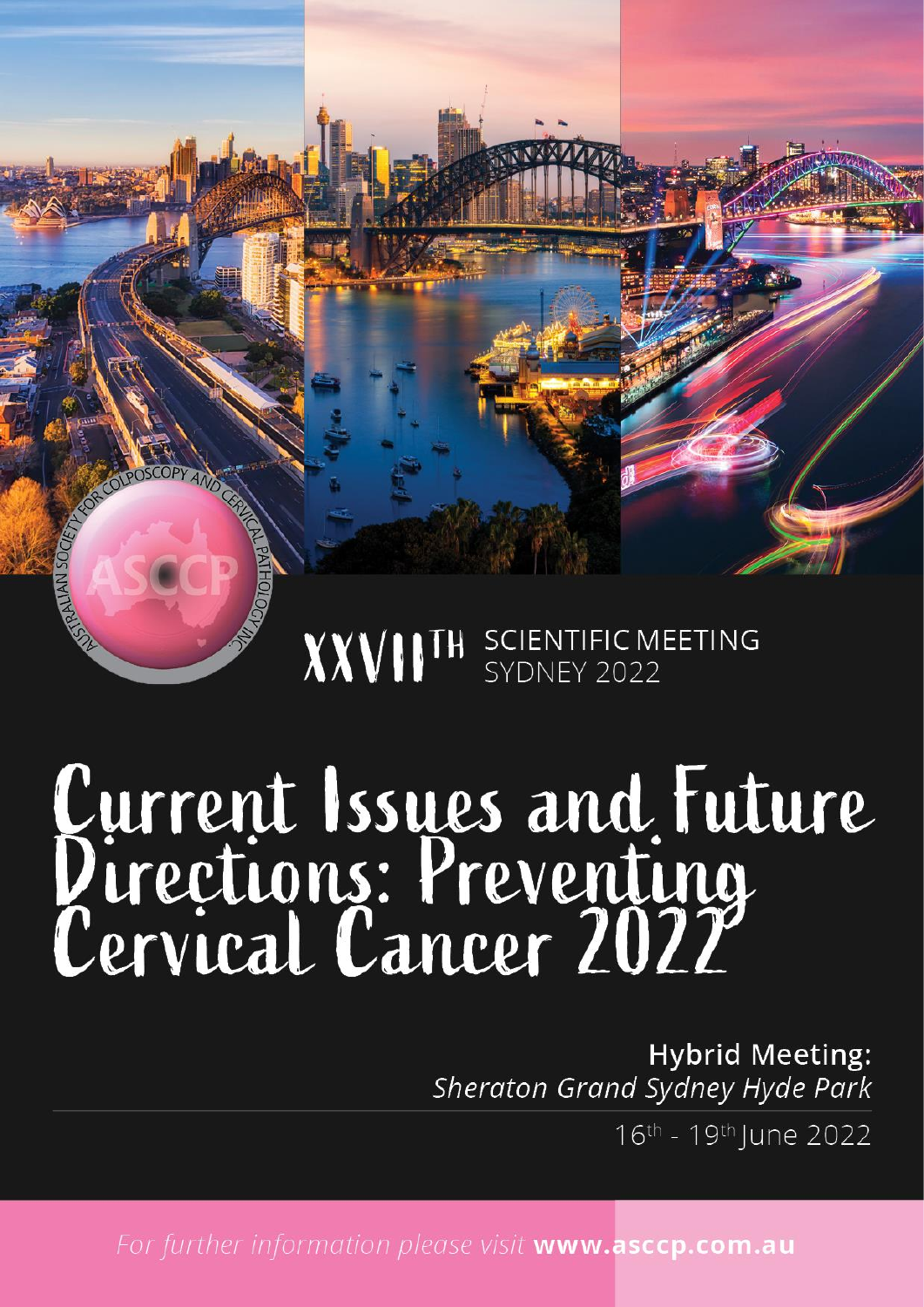#### Thursday 16<sup>th</sup> June

(AEST)

1700 – 1800 Registrations Open

**1800 - 2030 Welcome Reception**

| Friday 17th June |                                                                                                                                                                                                            |  |
|------------------|------------------------------------------------------------------------------------------------------------------------------------------------------------------------------------------------------------|--|
| 0745 - 0830      | Registration Open - Arrival Tea and Coffee                                                                                                                                                                 |  |
| 0830 - 0835      | Welcome - David Allen                                                                                                                                                                                      |  |
| 0835 - 1005      | SESSION 1: Current Issues and Challenges in Cervical Cancer Prevention                                                                                                                                     |  |
|                  | Chair: Simon Hyde                                                                                                                                                                                          |  |
| 0835 - 0905      | Sponsored by:<br>Innovative Technologies for Point-of-care HPV Testing and Cervical Imaging -<br><b>Roche</b><br><b>Kathleen Schmeler</b>                                                                  |  |
| 0905 - 0930      | Primary Care: Who Needs Screening and Which Groups are Under-screened -<br><b>Deborah Bateson</b>                                                                                                          |  |
| 0930 - 0955      | HPV Vaccine Update: Coverage, One Dose Data, and the Elimination Strategy -<br><b>Julia Brotherton</b>                                                                                                     |  |
| 0955 - 1005      | Discussion/Questions                                                                                                                                                                                       |  |
| 1005 - 1035      | <b>Morning Tea</b>                                                                                                                                                                                         |  |
| 1035 - 1220      | SESSION 2: Ensuring Screening Programs Work: Monitoring Quality and Data                                                                                                                                   |  |
|                  | Chair: David Allen                                                                                                                                                                                         |  |
| 1035 - 1100      | Sponsored by:<br>Project ECHO Telementoring to Increase Workforce Capacity for Cervical<br>Cancer Screening, Diagnosis and Treatment of Pre-invasive Disease -<br><b>Roche</b><br><b>Kathleen Schmeler</b> |  |
| 1100 - 1125      | National Cancer Screening Register Update and Data Quality - Farhana Sultana                                                                                                                               |  |
| 1125 - 1150      | Quality Safety Monitoring Committee and Trends in Data - David Roder                                                                                                                                       |  |
| 1150 - 1210      | Your Role in Quality, Safety and Data Collection - Yee Leung                                                                                                                                               |  |
| 1210 - 1220      | Discussion/Questions                                                                                                                                                                                       |  |
| 1220 - 1320      | Lunch                                                                                                                                                                                                      |  |
| 1320 - 1510      | <b>SESSION 3: Preventing Cervical Cancer Future Directions</b>                                                                                                                                             |  |
|                  | Chair: Yee Leung                                                                                                                                                                                           |  |
| 1320 - 1345      | Have Quality Assurance Programs Improved Quality in the UK? - Theresa Freeman-Wang                                                                                                                         |  |
| 1345 - 1405      | Real World Pathology Data - Jennifer Roberts                                                                                                                                                               |  |
| 1405 - 1420      | Real World Colposcopy Data - Jeff Tan                                                                                                                                                                      |  |
| 1420 - 1440      | New Technologies in Colposcopy- Adjunctive Technologies and Artificial Intelligence -<br><b>Theresa Freeman-Wang</b>                                                                                       |  |
| 1440 - 1500      | Insights into the Renewal of the National Cervical Screening Program - Penny Blomfield                                                                                                                     |  |
| 1500 - 1510      | Discussion/Questions                                                                                                                                                                                       |  |
| 1510 - 1540      | Afternoon Tea                                                                                                                                                                                              |  |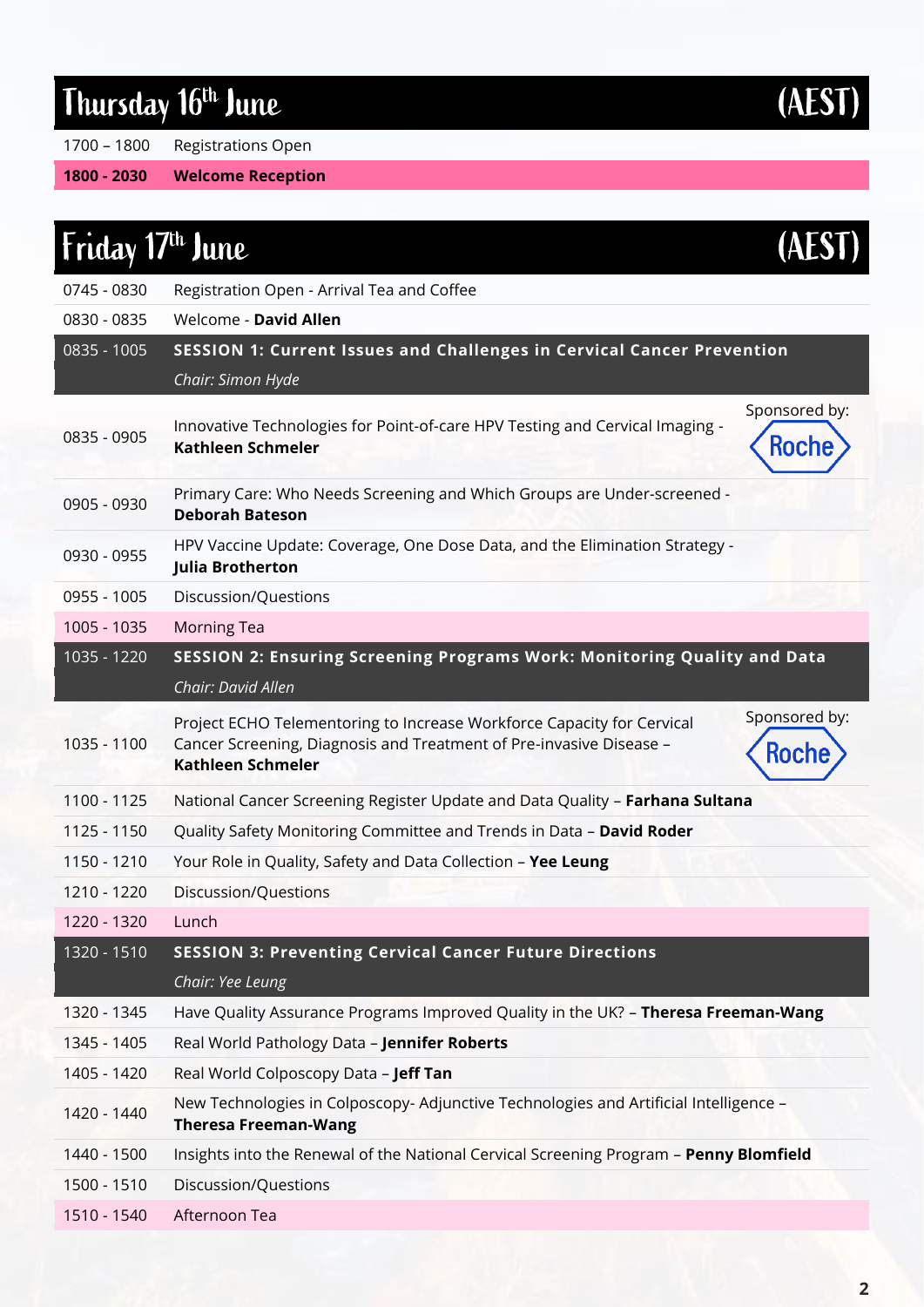| 1540 - 1700 | <b>SESSION 4: Proffered Papers</b>                                                                                                                                               |
|-------------|----------------------------------------------------------------------------------------------------------------------------------------------------------------------------------|
|             | Chair: Selvan Pather                                                                                                                                                             |
| 1540 - 1552 | An Audit of LLETZ Procedures in Patients Referred to a Colposcopy Service with High Risk HPV<br>and Normal LBC on Referral CST - Bernadette McElhinney                           |
| 1552 - 1604 | Possible High-grade Squamous Intraepithelial Lesion (pHSIL) in the New Cervical Screening<br>Paradigm: The Outcomes and the Role of Clinicopathological Review - Monica McGauran |
| 1604 - 1616 | Colposcopic Outcomes for HPV 16/18 with Normal to Low-grade Cytology: 6 Months of Data<br>After the Renewed National Cervical Screening Program - Georgina Mitchell              |
| 1616 - 1628 | Moving Colposcopy Closer to Home Te Waka Wahine Hauora: The Woman's Health Bus -<br><b>Helen Paterson</b>                                                                        |
| 1628 - 1640 | A Retrospective Audit of LLETZ and Cone Procedures with Comparison to Best Practice -<br><b>Krishanthy Thayalan</b>                                                              |
| 1640 - 1652 | Findings and Outcomes in a Post-Vaccination Cohort of Young Women Under 25<br>Years Attending a Tertiary Colposcopy Service - Cheryl Yim                                         |

## Saturday 18<sup>th</sup> June

| 0800 - 0830   | Registration Open - Arrival Tea and Coffee                                                                                                                           |
|---------------|----------------------------------------------------------------------------------------------------------------------------------------------------------------------|
| 0830 - 1030   | <b>SESSION 5: Management of Non Cervical HPV Neoplasia</b>                                                                                                           |
|               | Chair: Patricia Guzman                                                                                                                                               |
| 0830 - 0900   | Vulvar Squamous Cell Carcinoma: Precursor Lesions, Molecular Pathways - David Kolin                                                                                  |
| $0900 - 0925$ | Sponsored by:<br>Prevalence of Anal Dysplasia Among Women with Cervical/Vaginal/Vulvar<br><b>Roche</b><br>Dysplasia - Results of the PANDA Trial - Kathleen Schmeler |
| 0925 - 0955   | Clinically Relevant Biomarkers in Cervical and Vulvar Neoplasia - David Kolin                                                                                        |
| 0955 - 1015   | HPV Related Anal Disease in Australian Women - Penelope De Lacavalerie                                                                                               |
| 1015 - 1030   | Discussion/Questions                                                                                                                                                 |
| 1030 - 1100   | <b>Morning Tea</b>                                                                                                                                                   |
| 1100 - 1230   | <b>SESSION 6: Difficult Management Issues</b>                                                                                                                        |
|               | Chair: Trevor Tejada-Berges                                                                                                                                          |
| 1100 - 1120   | The International Endocervical Adenocarcinoma Criteria and Classification - David Kolin                                                                              |
| 1120 - 1140   | Management of Glandular Abnormalities - LLETZ Versus Conisation: Does it<br>Matter? - Theresa Freeman-Wang                                                           |
| 1140 - 1200   | The Conservative Management of CIN 2 - Bryony Simcock                                                                                                                |
| 1200 - 1220   | The Management of Multizonal Lower Genital Tract Disease - Theresa Freeman-Wang                                                                                      |
| 1220 - 1230   | Discussion/Questions                                                                                                                                                 |
| 1230 - 1240   | <b>BD</b><br><b>BD Sponsor Presentation</b>                                                                                                                          |
| 1240 - 1340   | Lunch                                                                                                                                                                |
|               |                                                                                                                                                                      |